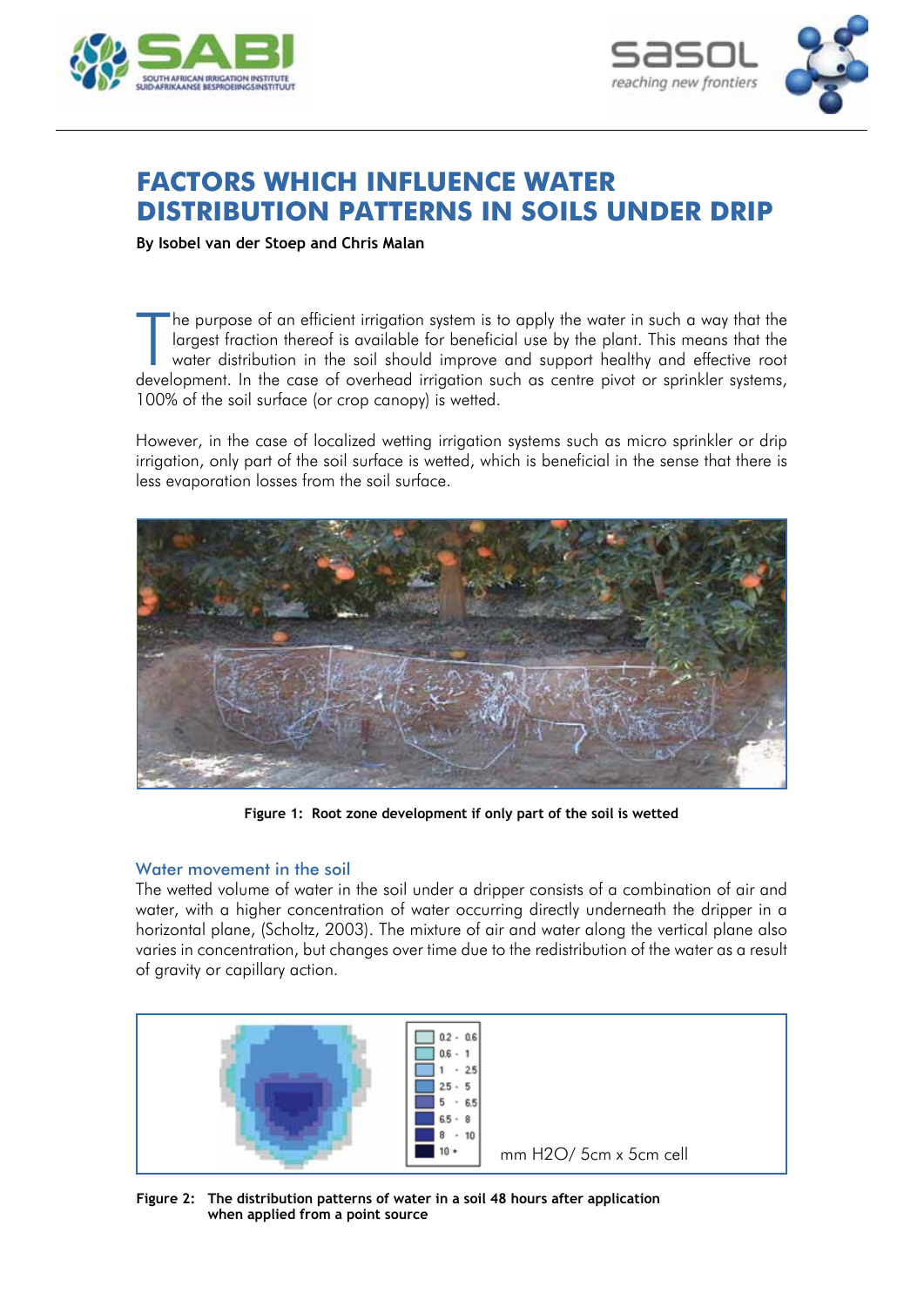



# The influence of the amount of water applied on the wetted volume of a soil

The more the amount of water applied, the bigger the wetted volume of soil, as more soil pores are filled with water (Scholtz, 2003).



**Figure 3: The influence of the amount of water applied on the wetted volume of a soil**

## The influence of soil texture on the wetted width and depth under drip irrigation

Research has shown that there is a definite relationship between wetted width and depth, and this is mainly determined by the soil texture (fractions of clay, silt and sand in the soil).

When water is applied to soil from a point source like in drip irrigation there are two forces that influence water distribution. Capillary action exerted by the micro pores in the soil and gravity. Soils with high clay and silt contents have more micro pores per unit volume than sandy soils. Therefore, the more the micro pores, water is likely to move more horizontally (sideways) due to capillary action than vertivally (downwards) due to gravity. In soils with high clay and silt contents the width to depth ratio of water distribution will therefore be bigger as compared to sandy soils if the same volume of water is applied.



**Figure 4: The influence of soil texture on the wetted width and depth under drip irrigation**

# The influence of emitter discharge on lateral water distribution

As far as the discharge of a dripper's effect on the width of the wetting pattern, conflicting results have been obtained locally and internationally. In the case of more sandy soils similar to those typically found in the Cape, it has been reported that the lower discharge drippers yield a better lateral water distribution. Scholtz (2003) found in the study conducted in the Free State on soils with the clay and silt fraction varying between 12% and 35% that the higher discharge of drippers resulted in a better lateral water distribution.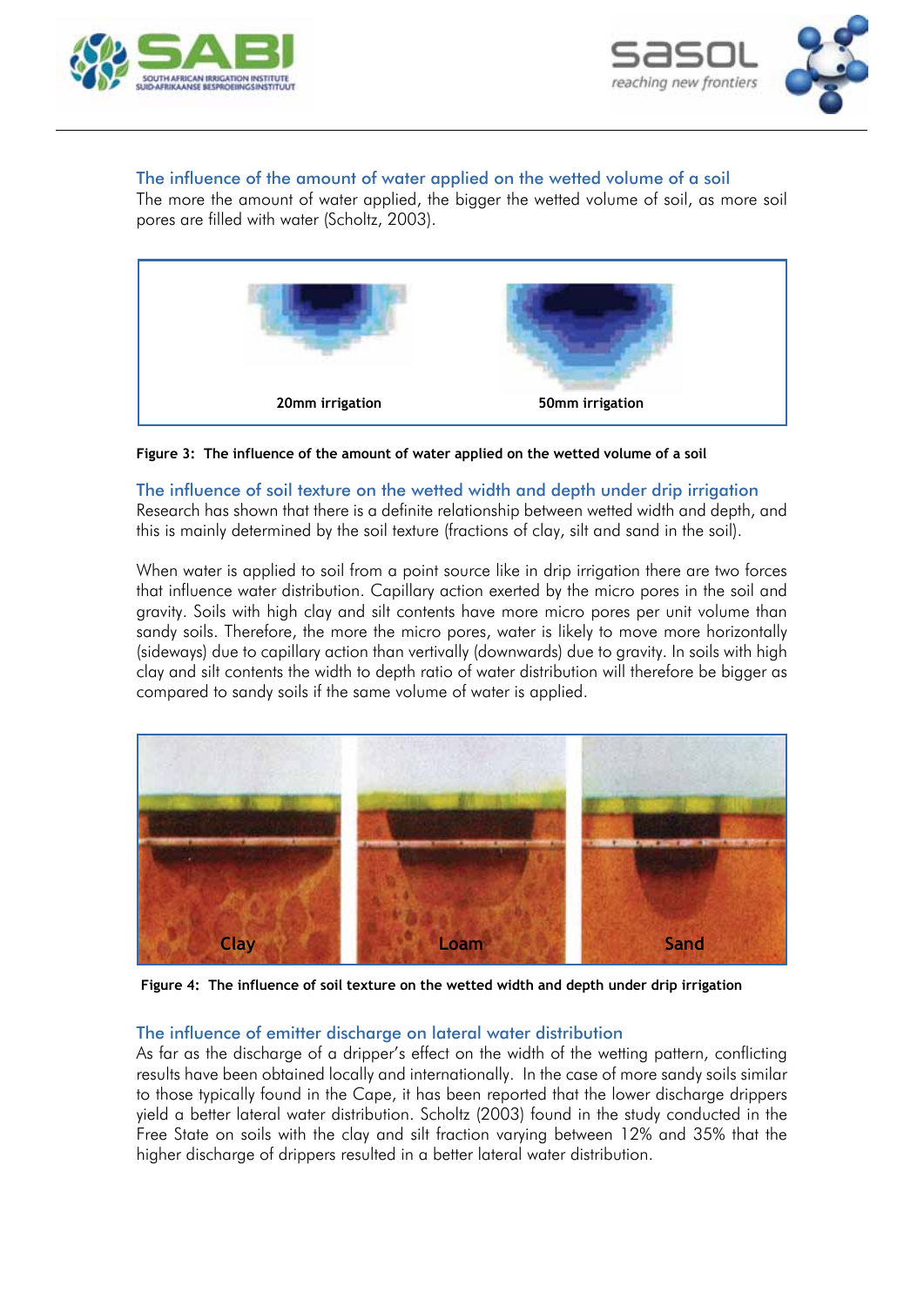





**Figure 5a: The water distribution after 50mm application for a different dripper discharge**



**Figure 5b: Water distribution 3 days after 50mm application for a different dripper discharge**

## The influence of pulse irrigation and cycle length on lateral water distribution

Another practice that is sometimes used to promote lateral water distribution, is pulse irrigation where water is applied in small amounts at short intervals. Again, research is not conclusive as some studies showed no difference in water distribution patterns when irrigation was pulsed or non pulsed (1 min to 30 min) with comparable application rates.

Other studies showed however that with continual wetting and drying cycles, weekly irrigations tended to give better lateral water distribution than daily irrigation. In this case, the water requirement of the crop should however be monitored closely.

When working with a growing crop using drip irrigation, practical experience have shown that under or over irrigation can have a profound effect on the water distribution pattern under drippers. Sustained over irrigation will lead to very good lateral distribution but depleted oxygen levels and leaching of fertilizers in the active root zone. Here it is important to note that the effective rooting depth of the crop will determine the allowable irrigation depth and thereby the achievable lateral distribution as well.

| Table 1: The wetted width to depth ratio for different discharge rates for soils in the Northern |
|--------------------------------------------------------------------------------------------------|
| part of South Africa                                                                             |

| Dripper discharge (I/h) | Width (m) | Depth (m) |
|-------------------------|-----------|-----------|
| 1.2                     | 2.12      |           |
| ႒                       | 1.84      |           |
|                         | 1.60      |           |
| 8                       | 1.30      |           |